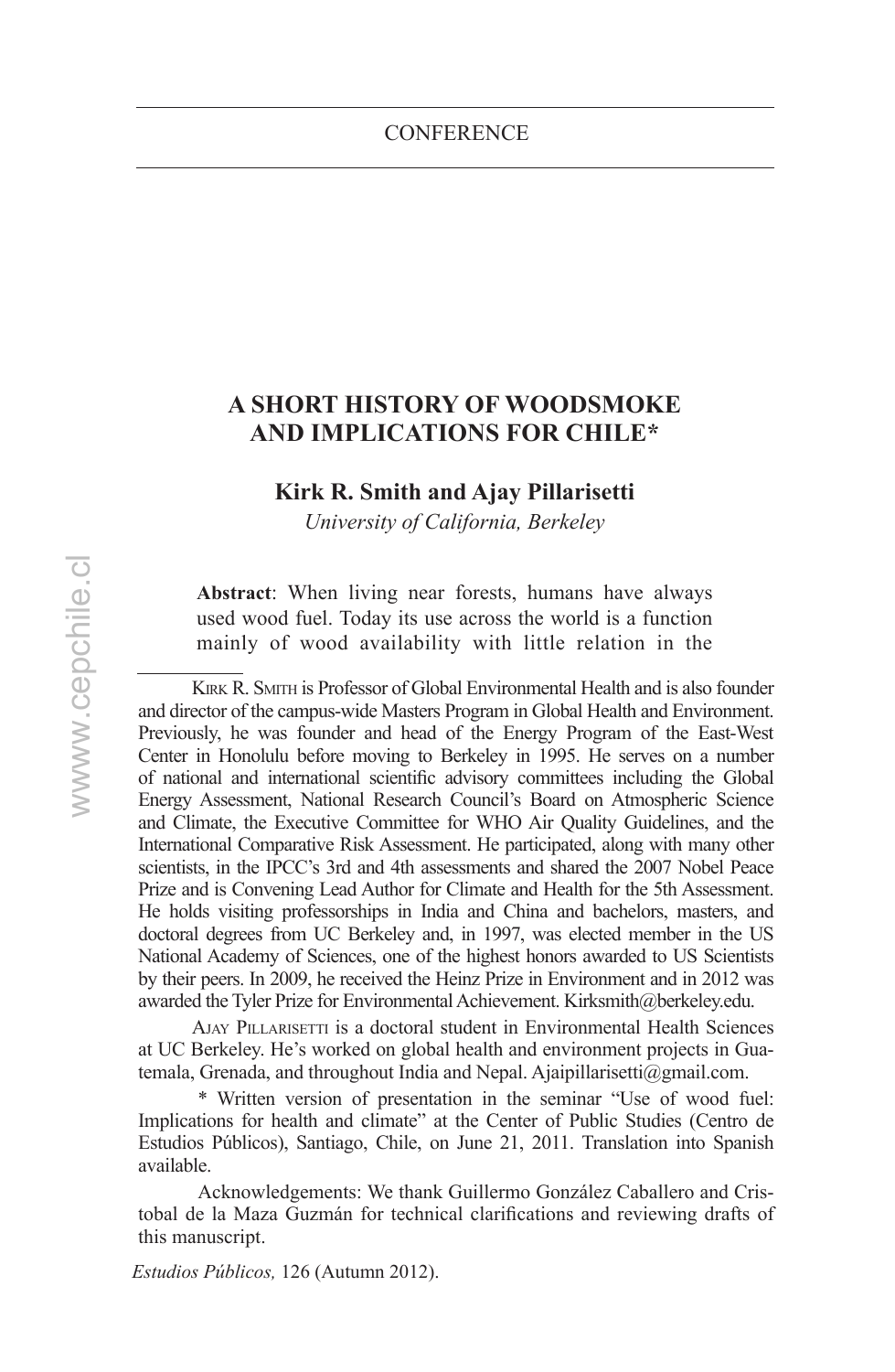amount used per capita across national incomes, although it constitutes a smaller fraction of total energy in wealthier countries as other energy sources become dominant. In poor countries, much of the use is for cooking while more is used for space heating and small industries as incomes rise. In simple household stoves, whether for cooking or heating, however, wood fuel produces significant health-damaging air pollution in the form of small particles as well as many other toxic components. In Chile and other countries in temperate areas of both hemispheres where wood is used for heating for a large portion of households in the winter, the levels of outdoor pollution can reach levels that are increasingly understood to produce significant health impacts. Heart disease, for example, may be increased as much as 50% by this pollution in some Chilean cities, particularly in the south. In Chile, cleaner burning fuels such as gas or highcombustion-efficiency woodstoves can thus be expected to have major benefits for health within a few years after successful programs to disseminate them widely.

**Keywords**: Household air pollution, space heating, wood fuel, PM2.5, particle air pollution, heart disease.

# **Introduction**

In his book *World Fire,* historian Stephen Pyne notes that throughout history wherever humans and forests live in proximity, the rate of wood burning increases (Pyne 1995). This is partly through accidental forest fires initiated by humans, through fire management of forest lands, and through human uses of forest wood for fuel. To some extent there is a trade-off —if less wood is harvested from the forest for fuel, the bigger the next forest fire will be. Some may rot, but most burns sometime. Forest fires are natural and needed to maintain the health of forest ecosystems (Pyne 2001). It might also be said that human use of wood fuel is, if not exactly natural, at least inevitable and needed to maintain the health of human societies. Indeed, the event that many archeologists use for defining the point at which humanity switched from pre-human to human conditions was learning to control fire (Lévi-Strauss 1969). Surprisingly, the rough date when the cooking hearth using wood became a routine part of human habitation has only recently been determined —about 350,000 years ago (Roebroeks and Villa 2011). We have been at it for a long time.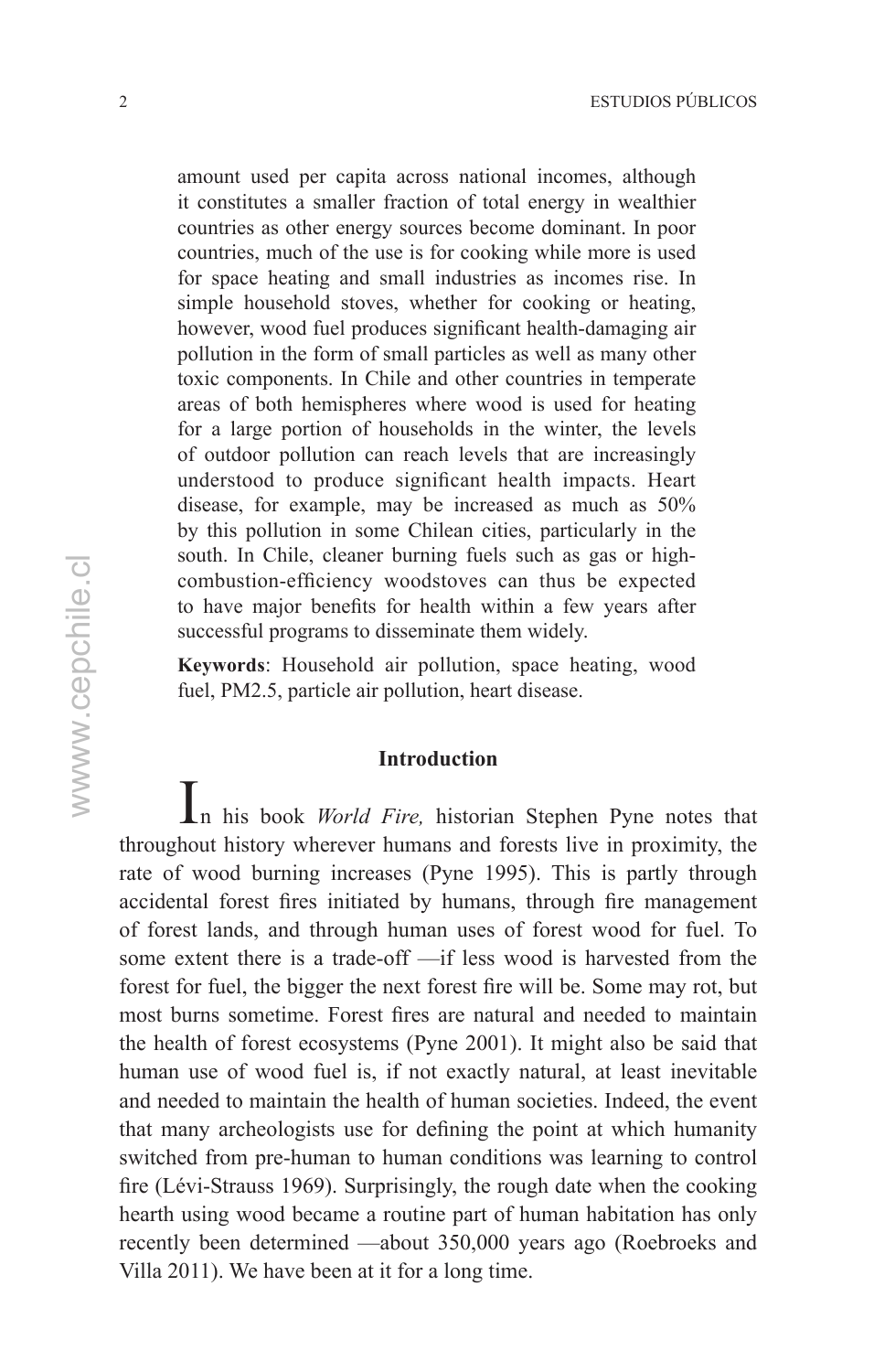#### **Wood use and development**

Today, the use of wood and other biomass fuel in households is sometimes considered a condition of poverty —poor populations without access to modern fuels must resort to harvesting biomass for their household cooking and heating needs. Indeed, these activities that started a third of million years ago still occur daily in more than 40% of human households. This seems to be supported in that the fraction of national energy usage attributed to wood and other biomass tends to decline with development as other sources of energy become more prominent, as shown in Figure 1.

Framing biomass use as a fraction of total energy use, however, hides a more pertinent point for this discussion, which is that the



*Note*: By this measure, biomass has become much less important globally over time.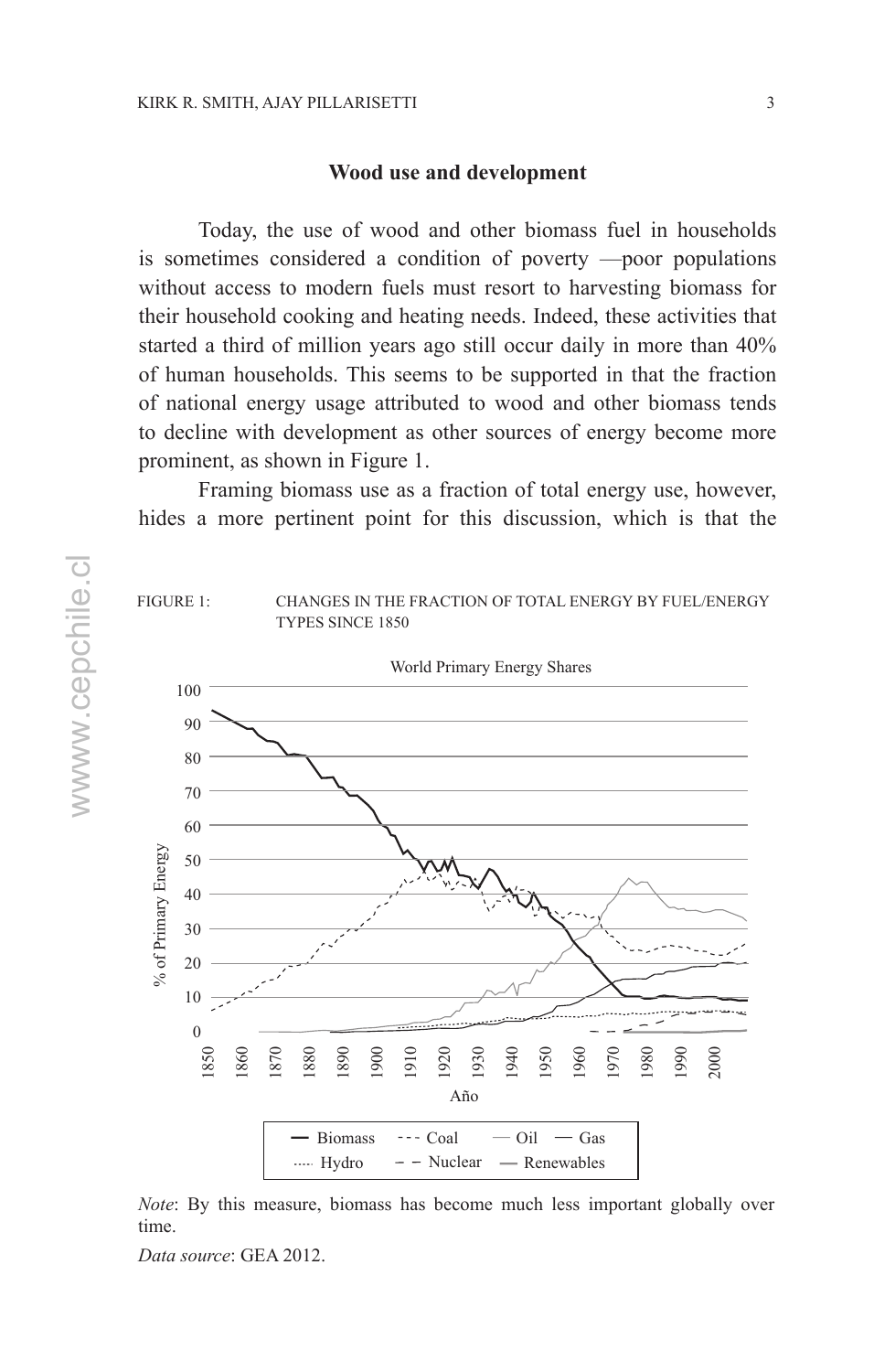absolute use of woodfuel per capita has little relation with development. As shown in Figure 2, although there is much variation, there is no obvious trend with increasing income.

The observed variation seems to be explained simply by availability. Singapore and Finland are both wealthy countries, but the former has almost no forest and woodfuel use and the latter much of both. Of course, the ways woodfuel are used depends on income; for example, the fraction of households cooking with biomass drops substantially with income, but other uses of wood may remain or even rise —including fireplaces, boilers, small power plants, etc. If available, however, it is likely to be burned somewhere, even if in the next forest fire. There is also a parallel story with crop residues, which are collected and burned for household needs in poor countries, but otherwise often



*Note*: Note that although there is much variation, there is no clear trend. *Data source*: World Resources Institute, Earthtrends (2007).

wwww.cepchile.cl wwww.cepchile.cl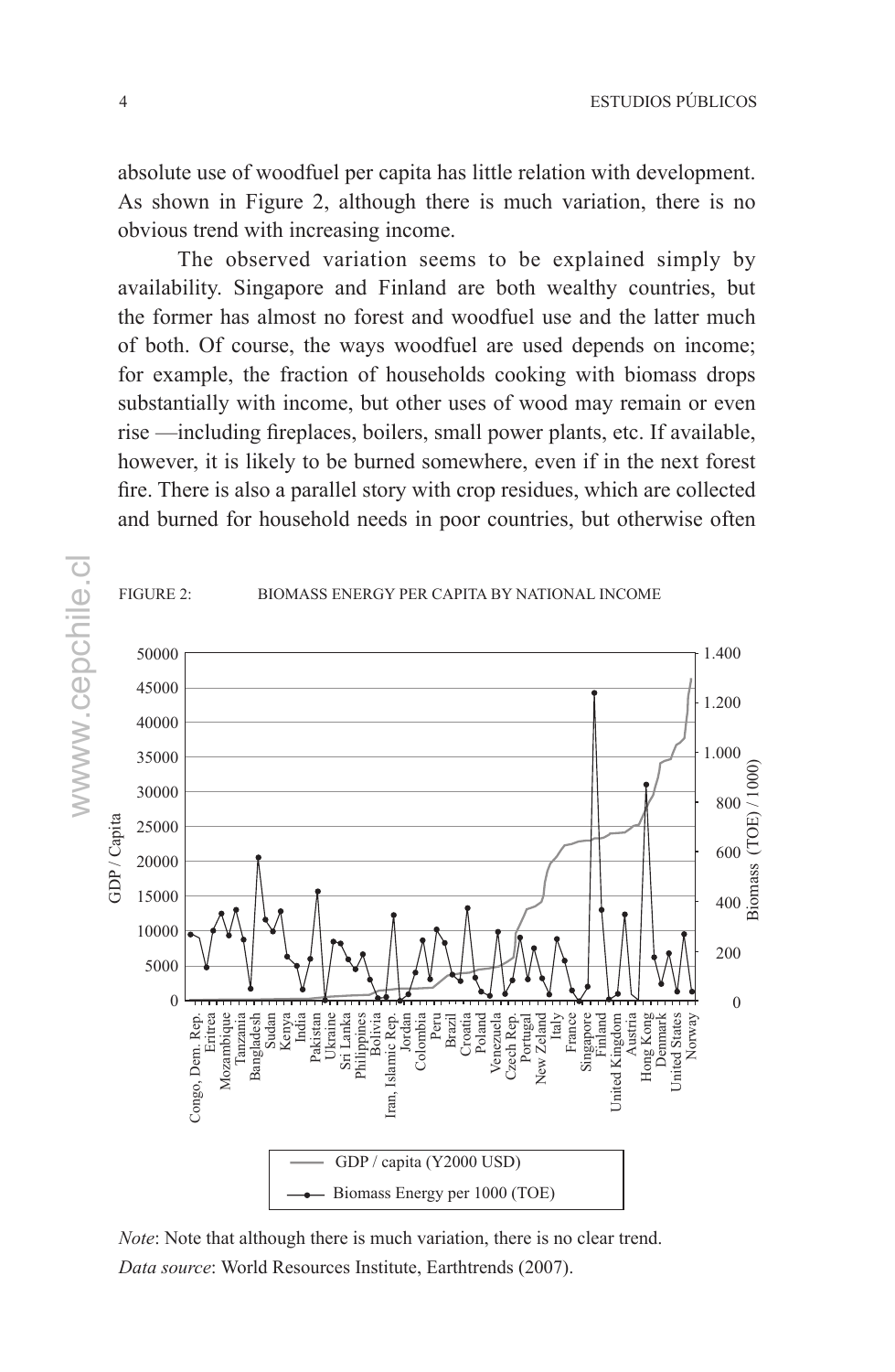

#### Figure 3: energy use since 1850 by major fuel/energy types



*Note*: Note that there is no trend for total biomass fuel used over this period. *Data source*: GEA, 2012.

burned in the field in even the richest countries. As with wood, the total amount burned is thus a function of availability —in this case the amount and type of crops grown locally.

Consequently, as shown in Figure 3, about the same absolute amount of biomass fuel has been used by humanity for hundreds of years and, correcting for population, probably much longer. When it is available, it is burned.

# **Woodsmoke**

In recent decades, partly due to more sophisticated health science (epidemiology and toxicology) and partly due to changing expectations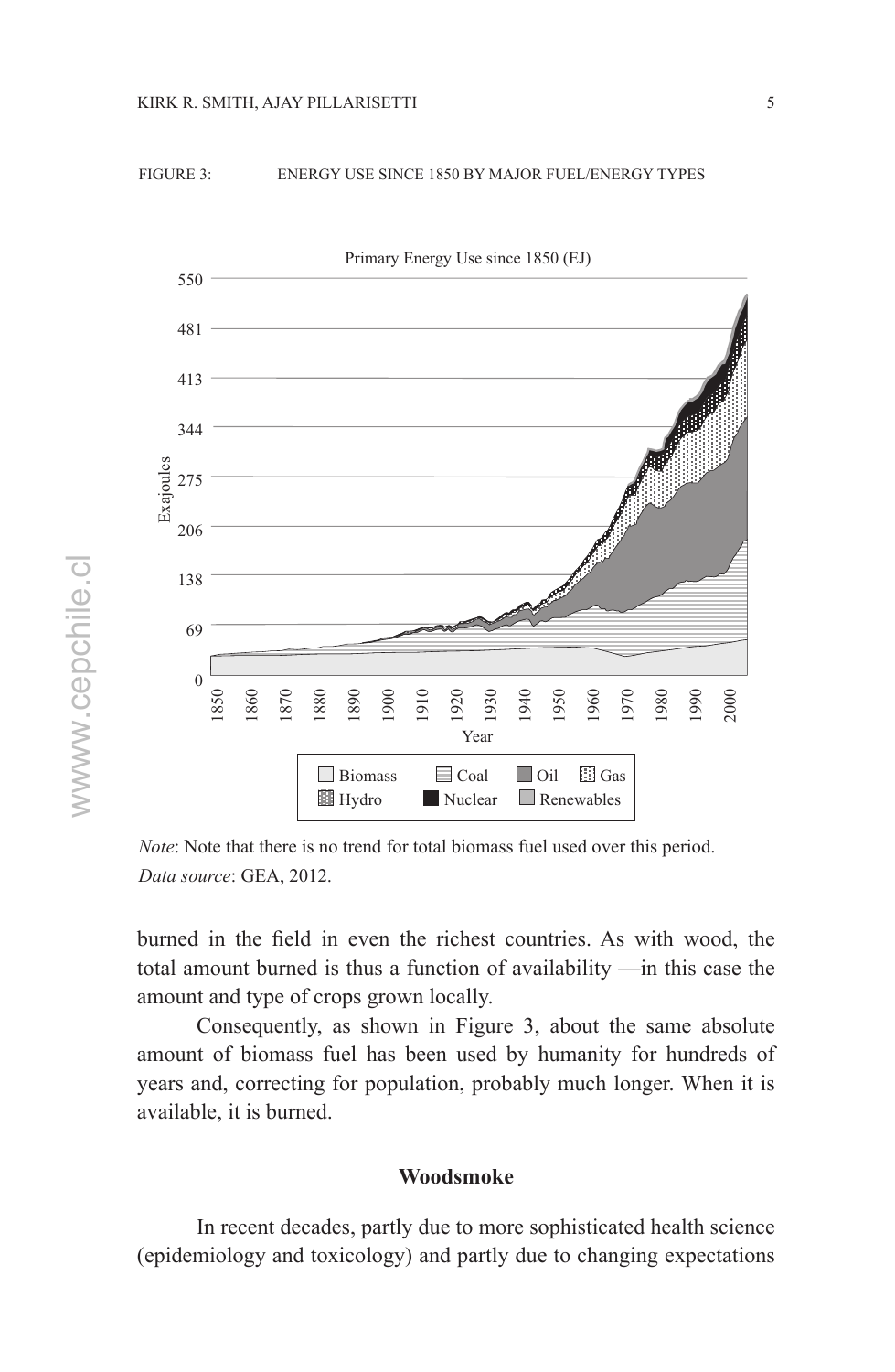6 estudios públicos

about health protection, combustion-generated small particles have come to be understood as major health risks in nearly all populations. The new Global Energy Assessment, for example, indicates that some 5 million people die prematurely each year as a result, even not accounting for active and passive smoking where the health effects are also due to biomass combustion pollutants. These impacts are due to the risks from household air pollution resulting from use of biomass and coal and from general outdoor fine particle air pollution —all due primarily to poor combustion of fuels.

Perhaps surprisingly, as described below, in the broad health view, there is little to distinguish the particles among different sources —whether from fossil fuels, woodfuel, or tobacco, for example. Unless accompanied by specific toxic contaminants, combustion particles are all similarly bad for you, of course adjusted by the dose received.

Human application of fire in the clearing of land has had profound impacts on the world environment, even when the human population was relatively small (Rambo 1982). When the human hearth developed, there were perhaps 1 million people on Earth, however, and household wood burning had relatively little impact on the environment even locally, although it probably led to health risks to the users. Now with 7 billion people, however, biomass burning in many hundreds of millions of households does have major impacts. The air pollution from biomass use for cooking, for example, is thought to kill some 2.5 million people annually in poor countries (IIASA 2012). Due to the plethora of climate-altering pollutants in biomass smoke, household biomass use has also been calculated to be one of the top sectors influencing climate change, rivaling ground transport, livestock production, power plants, etc. (Unger *et al*. 2010).

Biomass smoke is also a major contributor to ambient air pollution in many parts of the world. Purposely setting fires to clear land is still common in parts of Africa, Indonesia, and Brazil with major impacts on air quality. In other places, heavy pollution occurs due to episodic forest fires or seasonal burning of crop residues. In some poor populations, the daily use of biomass for cooking is a major source; for example in India and China, household fuel use is responsible for some 50 and 30%, respectively, of all outdoor combustion particle emissions (Chafe and Smith 2010). In a large part of the world, however, ambient pollution is heavily influenced by use of wood for space heating and thus is worse in the winter months.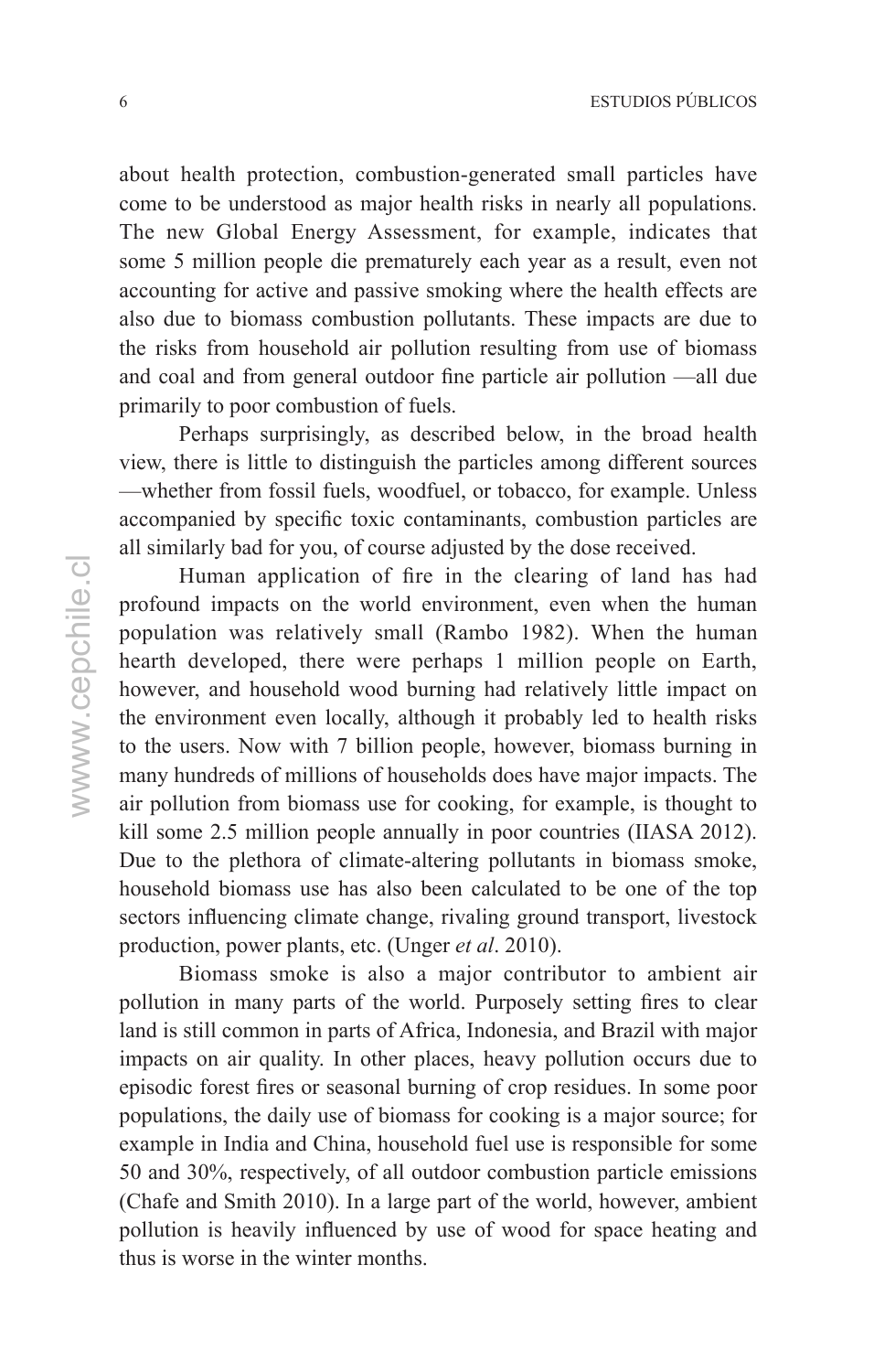Although there are no systematic world emission inventories that cover household wood burning for space heating, it seems clear it is responsible for more than half of all outdoor particle emissions in many countries, for example Canada, Finland, Norway, Denmark, New Zealand, and Chile. During the winter, it dominates in even more parts of the world, including much of the USA; Australia; Central, Eastern and Western Europe; and Russia. If heating with coal were included, household combustion would be responsible for the bulk of all particle emissions in Mongolia and, if not the majority, a large fraction of emissions in temperate China during the winter. Household use of coal for space heating in Ulaanbaatar, Mongolia, for example, causes some of the worst outdoor air pollution in the world during heating season.

These are striking conclusions given that all these countries have significant fossil fuel burning in their industrial, transport, and commercial sectors with consequent combustion particle emissions. In most cases, woodfuel is a relatively small portion of total energy but because of high and generally uncontrolled emissions per unit energy, household wood burning has a disproportionate impact on air quality.

### **What's the problem?**

As noted above, woodsmoke exposure has been with humanity since the very beginning. Considering this, sometimes people note that since it is "natural" it must be benign. This of course is nonsense —there is much that is natural that is quite nasty, from snake venom to botulism toxin to arsenic to malaria, not to mention typhoons, floods, and droughts. Indeed, most of humanity has spent most of human history protecting itself against natural hazards.

Smoke is a mixture of chemicals and thus a logical question might be whether any are proven hazards. Unfortunately, the answer is yes. Thousands of chemicals have been identified in woodsmoke, hundreds of which are known hazardous materials. Among these are many that have the reputation of being "industrial" chemicals such as benzene, formaldehyde, polyaromatic hydrocarbons, and dioxin. In addition, the levels found in heavy woodsmoke situations for these chemicals rival those found in factories and other modern polluted environments where health effects have been documented (Naeher *et al.* 2007; IARC 2010).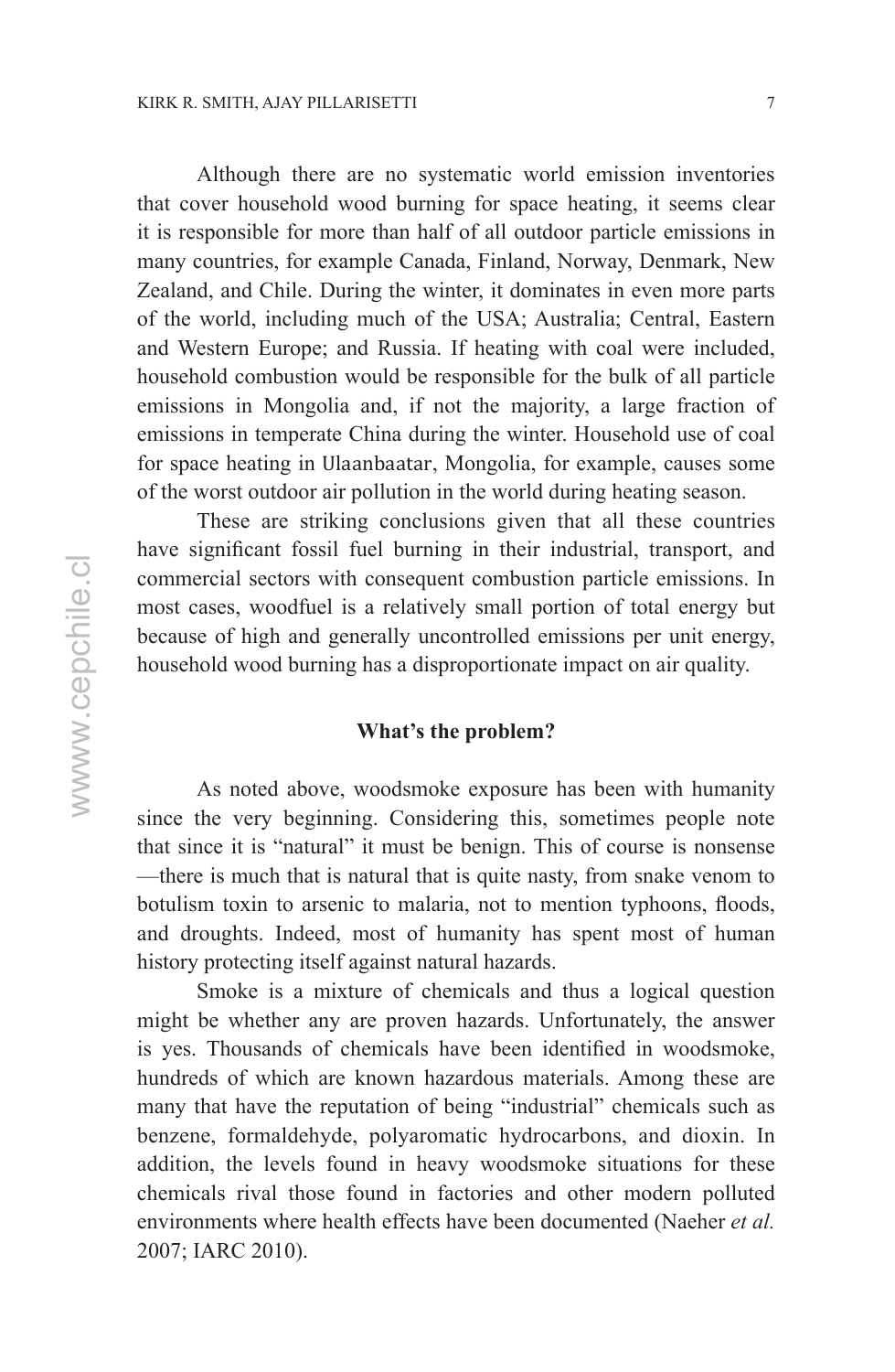The most well-studied biomass smoke is that from tobacco combustion, which has all the same chemicals in woodsmoke, in somewhat different relative amounts, plus a few others due to its nicotine and the additives put in during manufacture of cigarettes. These are not thought to be the source of most health effects, however, but rather the products of incomplete combustion.

Although there are thousands of chemicals in combustion smokes, including those of wood and tobacco, it is not possible to measure them regularly due to technical and cost barriers. Nor is it needed, since a few indicator pollutants work well to link with most types of health risk. In cigarettes, for example, it is "tar", which is the term used to refer to what air pollution science refers to as respirable particles —those small enough to penetrate into the deep lung (best measured as PM2.5— particles smaller than 2.5 um in diameter). For air pollution, PM2.5 is the best single indicator of health risk from combustion pollutants, whether for outdoor or indoor air pollution.

## **The latest health research**

Until recently, health research on air pollution health effects was done independently from that on tobacco smoking. In fact, of course, they are actually closely related, the difference being the high exposures from smoking compared to most air pollution situations. Recently, however, there is a growing literature that directly quantifies the relationship of particle air pollution across exposures ranging from the low end —ambient air pollution— to the extreme high end – active smoking (Pope —. 2011; Pope *et al*. 2009). This reveals not only that there is a smooth increase in risk from one type of particle exposure situation to the next, but some remarkable implications about the benefits of air pollution control measures at each level of exposure (Smith and Peel 2010).

Figure 4 illustrates a version of this relationship for several important diseases related to air pollution exposures, related to heart disease, perhaps the most important health outcome. Note that although the dose of particle inhaled per day ranges by about a factor of 1000 between heavy smokers and those living in polluted cities, the increase in risk of heart disease rises steadily.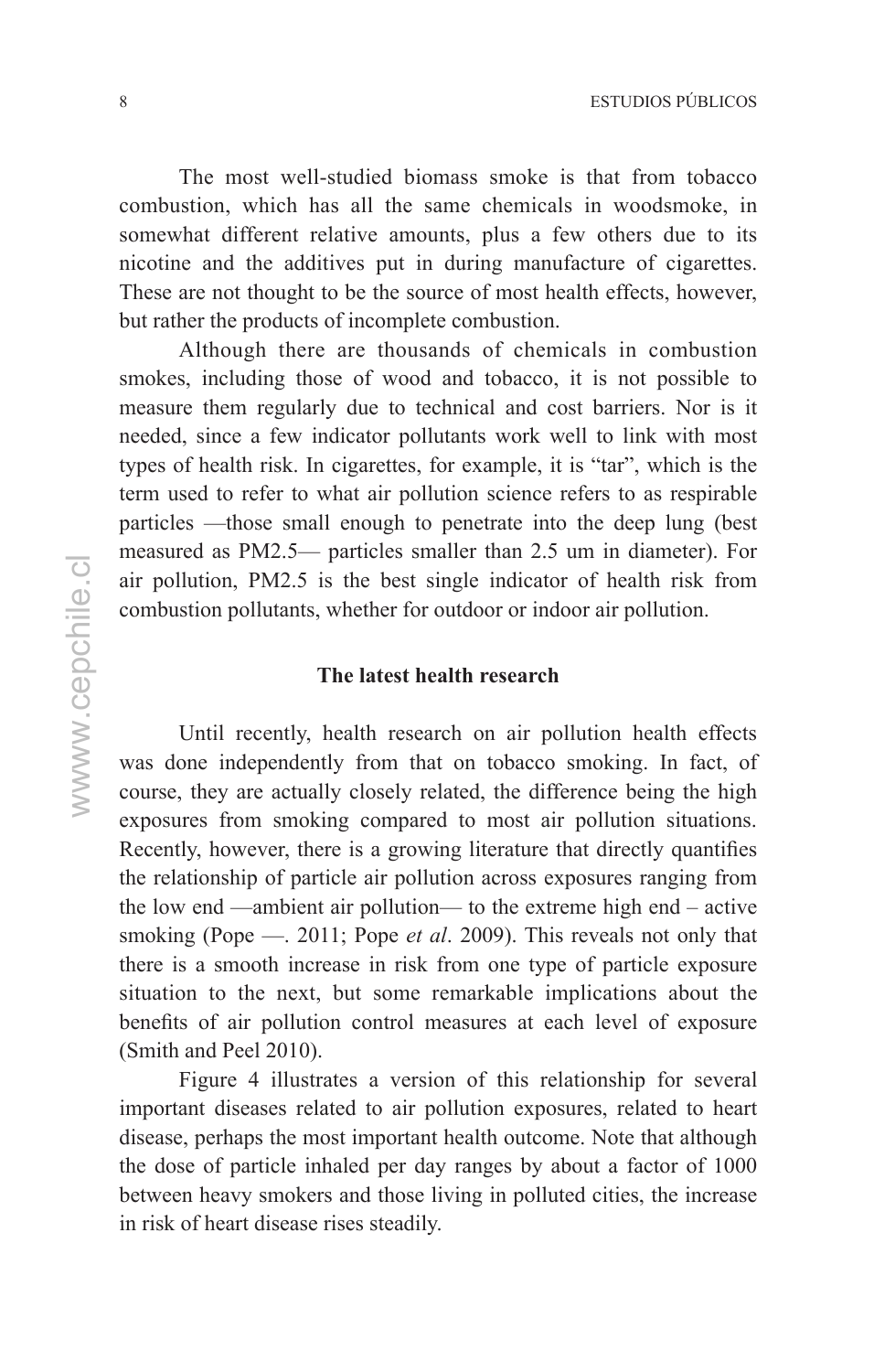



*Note*: The dose is expressed as inhaled combustion fine particles per day and risk in terms of multiples of background disease. Thus, a relative risk of 1.5 means that people at this exposure have 1.5x (50%) more disease than if they were not exposed. This figure, which is simplified from Pope *et al.* (2009), comes from Smith and Peel (2010).

*Source*: Reproduced with permission from *Environmental Health Perspectives*.

As Figure 4 has a log scale for exposure/dose and is in unfamiliar units (mg/m3-day), it is hard to interpret. Figure 5 puts the results into a figure with more familiar units, ug/m3 annual average, which is what outdoor air pollution measurements and standards use. It focuses on the most important of the heart-disease types, ischemic heart disease (IHD).

Available outdoor air pollution studies of heart disease range up to about 30 ug/m3 and secondhand tobacco smoke studies range up to 80 ug/m3 or so. On this graph, however, smokers are far to the right – 10,000 ug/m3 and higher.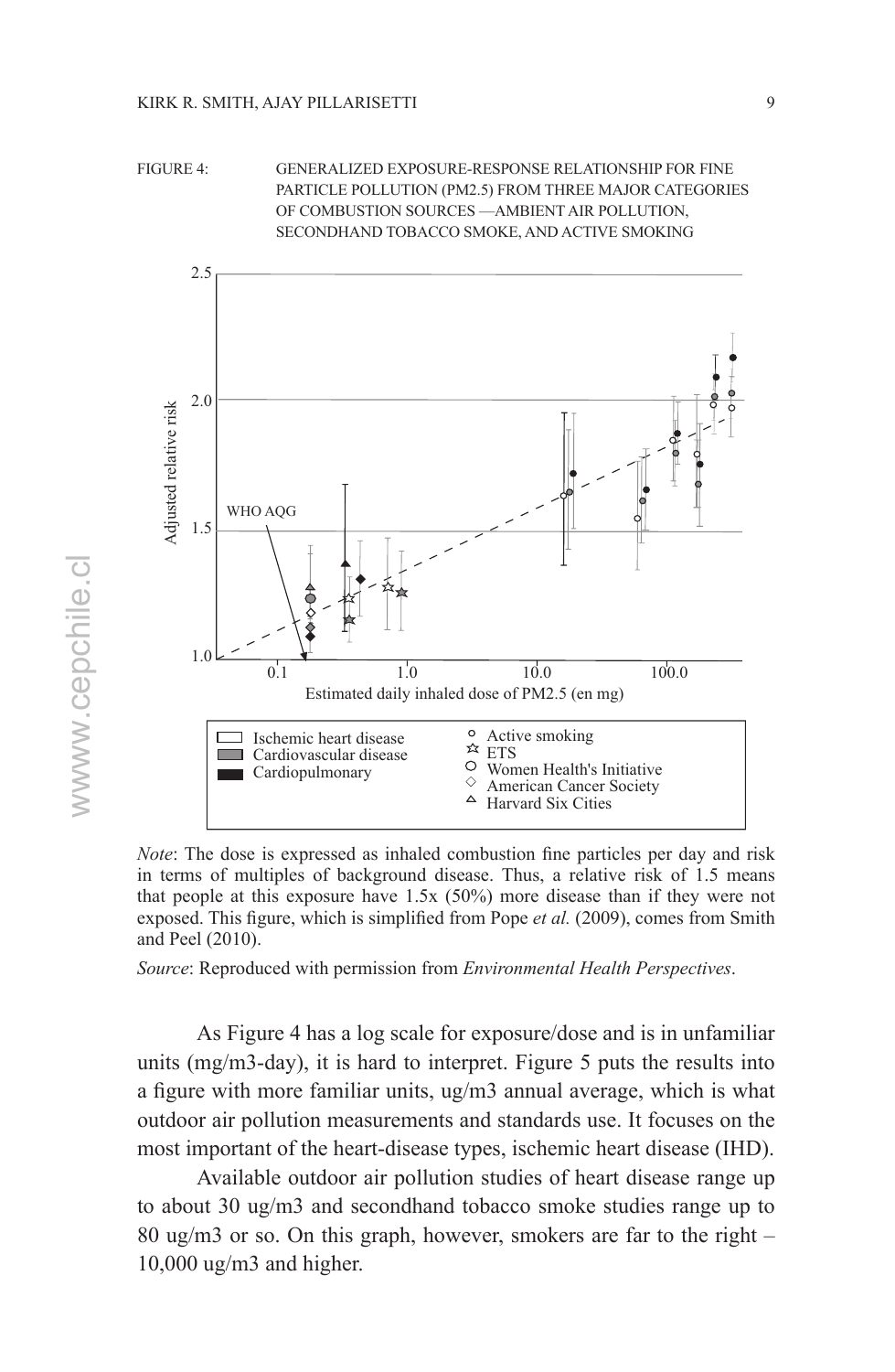#### FIGURE 5: HEART DISEASE RISK VERSUS ANNUAL AVERAGE EXPOSURE TO PM2.5



IHD risks from combustion particies Annual average PM2.5 in µg/m3

*Note*: Generalized exposure-response relationship incorporating the results of studies of outdoor air pollution, secondhand tobacco smoke, and active smoking. *Data source*: Based on data in Pope *et al*. (2011).

A striking characteristic of the relationship shown is that the extra risk per unit extra exposure is quite different at different levels of exposure. After about 150 ug/m3, for example, the risk only rises slowly all the way up to the levels experienced by active smokers. This is found in the tobacco literature —heavy and light smokers have almost the same risk. This has potentially profound implications for policy (Smith and Peel 2010), which will be discussed in terms of the situation in Chile.

## **Lessons for Chile**

Compared the rest of the world, the Western Hemisphere does not in general suffer from high levels of either household or outdoor air pollution (See Figure 6). Chile is an exception for outdoor air pollution, however, due to wood use for heating.

wwww.cepchile.cl wwww.cepchile.cl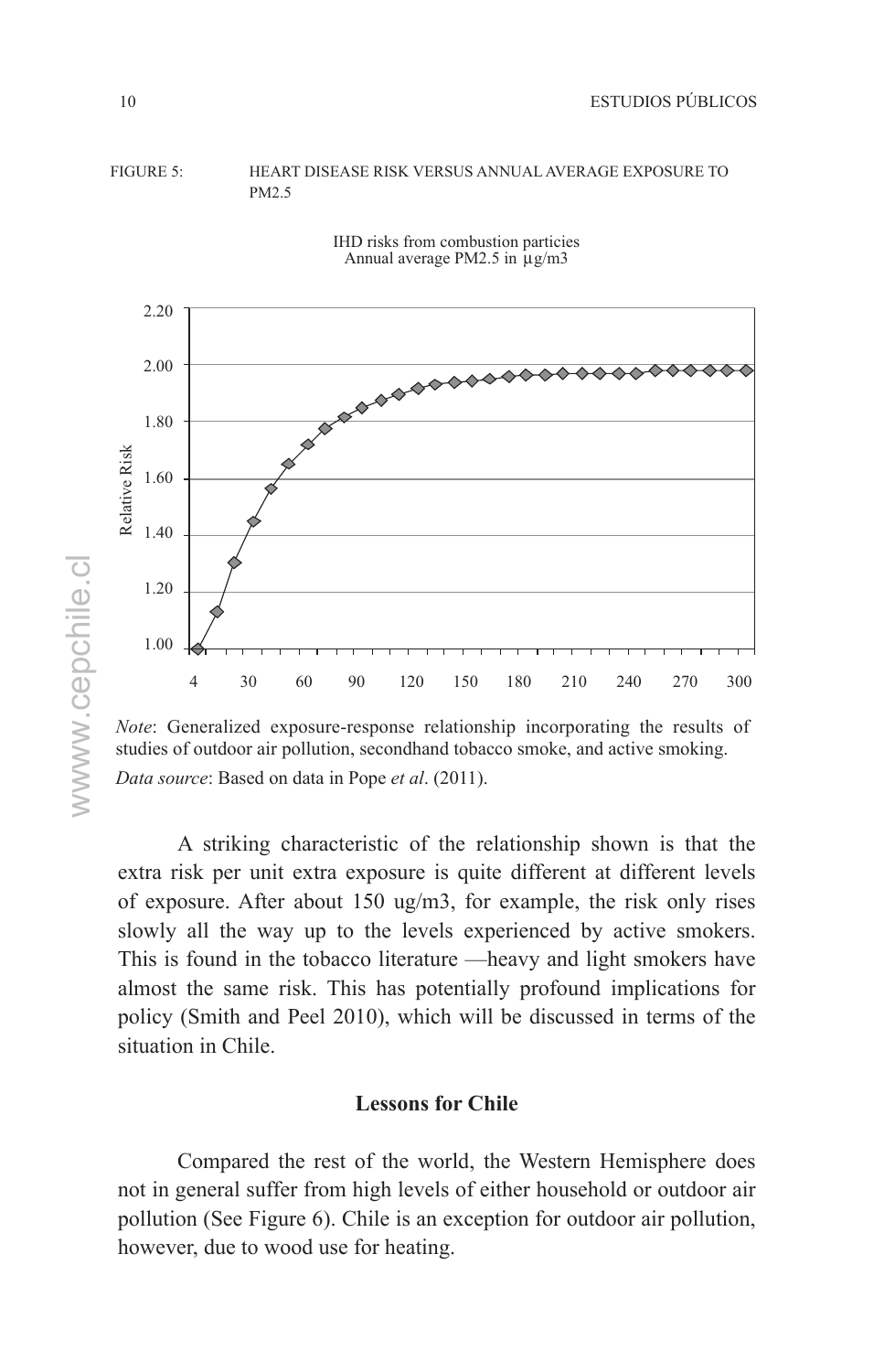

wwww.cepchile.cl wwww.cepchile.cl

#### Figure 6: PM2.5 concentrations measured in Chilean cities



*Note*: Much of this pollution in winter is due to household wood burning for heating, particularly in the more heavily polluted cities, which are all in the south. Note also the high levels during the worst two weeks of the year, which occur during the winter heating season when meteorological conditions often prevent dispersion of the pollution.

*Data source*: Chile, Ministry of Environment, SINC (Sistema de Información de Calidad del Aire) 2011.

Although affecting any part of the country where space heating is used, this problem is most severe in the southern cities in valleys, which have long heating seasons, are near forests, and have limited air movement in winter. Figure 7 shows PM2.5 levels measured in a range of Chilean cities over the year along with the rough minimum in winter and the worst two weeks of the year. Note that those in the south have higher mean levels than essentially any major area of the Western Hemisphere or Europe, although not as high as places in Asia and Africa. This is due to household wood stoves.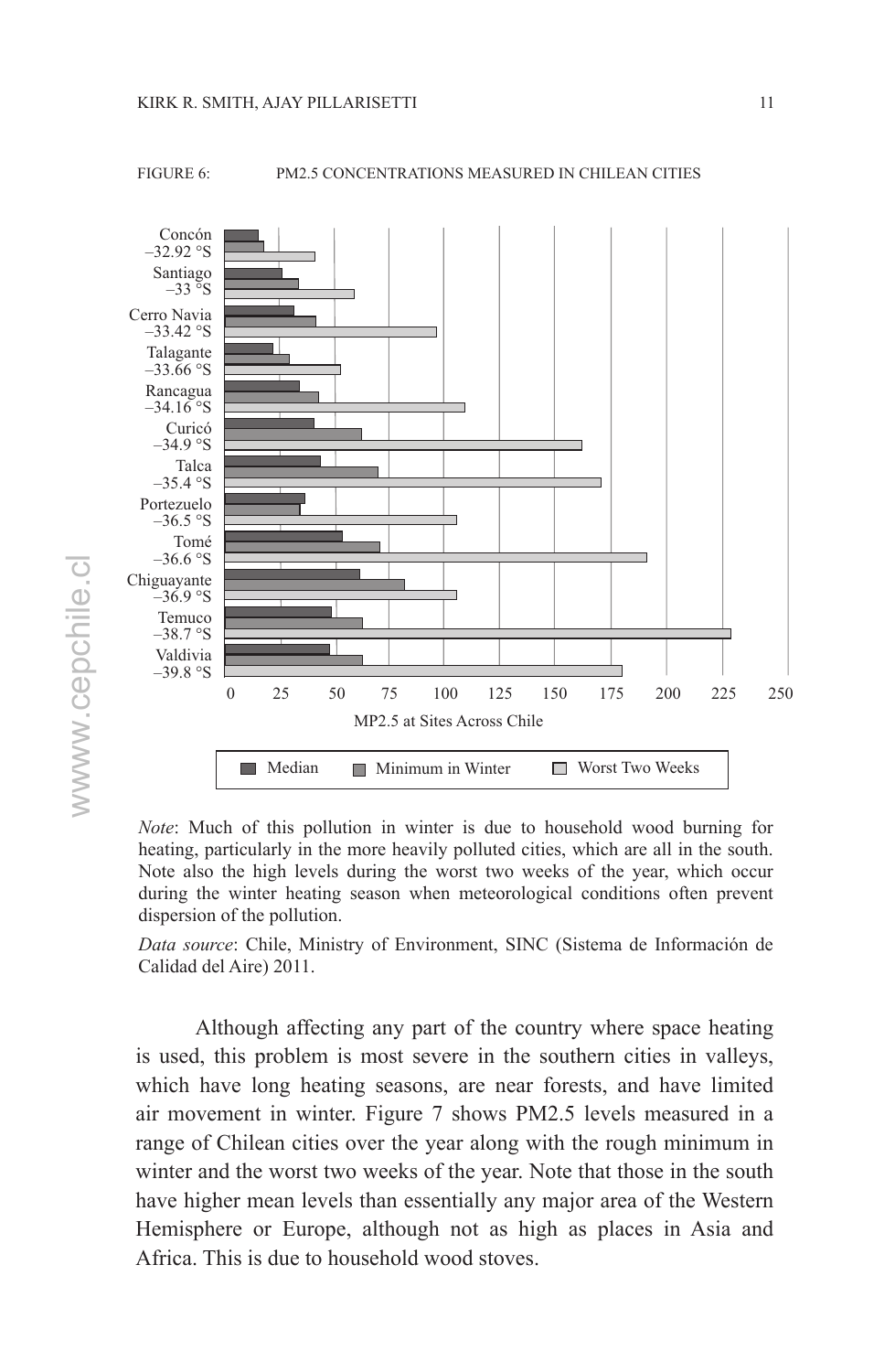Peak pollution for a few days a year creates unpleasant conditions for all and probably threatens the health of those already suffering from respiratory conditions. The most well understood health effects, however, relate to annual average levels. What might be expected in populations living in those several southern cities with annual means of around 50 ug/m3 PM2.5 based on the newest health evidence?

In Figure 5, it can be seen that 50 ug/m3 PM2.5 corresponds to a relative risk for heart disease of about 1.5, compared to living in a clean city at 10 ug/m3, which is what the WHO Air Quality Guidelines recommend (WHO 2006). This implies that people in these cities have about 50% more heart disease than those in clean cities or, conversely, that 33% of the heart disease in these southern cities could be eliminated if pollution levels were controlled.

This is a large impact, but a bit of good news is that 50 ug/m3 is on the steep part of the curve, which means that health improvements will start immediately with the first reduction of pollution. This is unlike the case, for example, in village households burning solid fuels for cooking in India where exposures are in the hundreds of micrograms/ m3. In this case, as seen in Figure 5, rather great reductions in pollution are needed to achieve the first health benefits.

#### **Summary**

The worst thing you can do is stick burning stuff in your mouth, which is what millions do with tobacco. The next worst is having lots of stuff burning inside your house for cooking with an open fire. The third worst thing, however, is what happens in a number of Chilean cities where woodstoves with no combustion improvement are used during the winter for space heating. There is so much pollution produced by these stoves, which are found in a large majority of households, that it cannot disperse adequately and it builds up creating extreme peak levels outdoors, but also influences annual averages that significantly impact health.

Needed, therefore, are measures to promote cleaner fuels such as gas, better household energy management through insulation and other measures, and woodstoves that significantly reduce emissions from those common today. As these measures start to lower emissions and annual concentrations, health benefits should start immediately.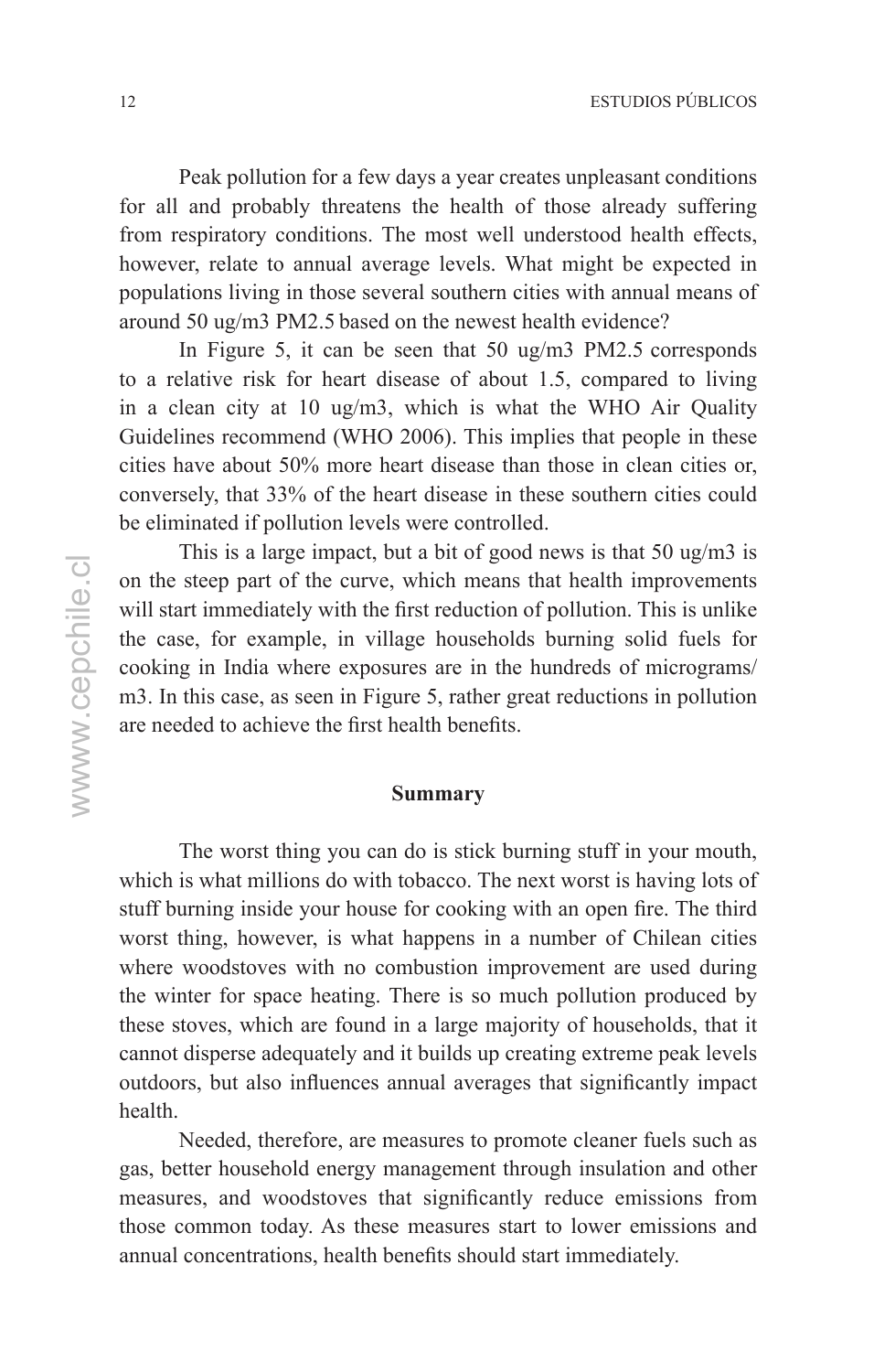#### **REFERENCES**

- Brauer M, Amann M, Burnet, *et al*. (2011). "Exposure assessment for estimation of the global burden of disease attributable to outdoor air pollution." *Environmental Sci and Tech,* DOI: 10.1021/es2025752.
- Chafe Z, and Smith, KR. (2010). "Estimating the proportion of fine particulate ambient air pollution (PM2.5) attributable to household fuel use for cooking in Asia." Master's Thesis, University of California, Berkeley, Berkeley, CA.
- GEA (2012). *Global Energy Assessment. Towards a Sustainable Future.* IIASA, Viena, Cambridge University Press.
- IARC 2010. "Household Use of Solid Fuels and High-temperature Frying." (IARC Monograph 95 on the Evaluation of Carcinogenic Risks to Humans) International Agency for Research on Cancer: Lyons, France
- International Institute for Applied Systems Analysis (IIASA) 2012. Global Energy Assessment, 2012. Laxenburg, Austria.
- Lévi-Strauss C. 1969. *The Raw and the Cooked*. 1st U.S. ed. New York: Harper & Row.
- Ministerio de Medio Ambiente, Gobierno de Chile (2011). SINC (Sistema de Información de la Calidad del Aire). Http://sinca.mma.gob.cl.
- Naeher LP, Brauer M, Lipsett M*, et al*. (2007). "Woodsmoke health effects: a review." *J of InhalationToxicology* 19(1): 67-106.
- Pope CA, 3rd, Burnett RT, Krewski D, *et al*. (2009). "Cardiovascular mortality and exposure to airborne fine particulate matter and cigarette smoke: shape of the exposure-response relationship." *Circulation* 120(11): 941- 948.
- Pope CA, 3rd, Burnett RT, Turner MC, *et al.* (2011). "Lung cancer and cardiovascular disease mortality associated with ambient air pollution and cigarette smoke: shape of the exposure-response relationships". *Environmental Health Perspectives* 119(11): 1616-1621.
- Pyne SJ. (1995). *World Fire : The Culture of Fire on Earth*. 1st ed. New York: Holt.
	- $-$  (2001). *Fire.* Jeremy mills Publishing.
- Rambo AT. (1982). "Human Ecology Research on Tropical Agroecosystems in Southeast Asia." *Sing J Trop Geography* 3(1): 38-99.
- Roebroeks W, Villa P. (2011). "On the earliest evidence for habitual use of fire in Europe." *Proceedings of the National Academy of Sciences* 108(13): 5209.
- Smith KR, Peel JL. (2010). "Mind the gap." *Environmental Health Perspectives* 118(12): 1643-1645.
- Unger N, Bond TC, Wang JS, Koch DM, Menon S, Shindell DT, *et al.* (2010). "Attribution of climate forcing to economic sectors." *Proceedings of the National Academy of Sciences* 107(8): 3382-3387.
- WHO (2006). *WHO Air Quality Guidelines for Particulate Matter, Ozone, Nitrogen Dioxide and Sulfur Dioxide*. World Health Organization: Geneva.